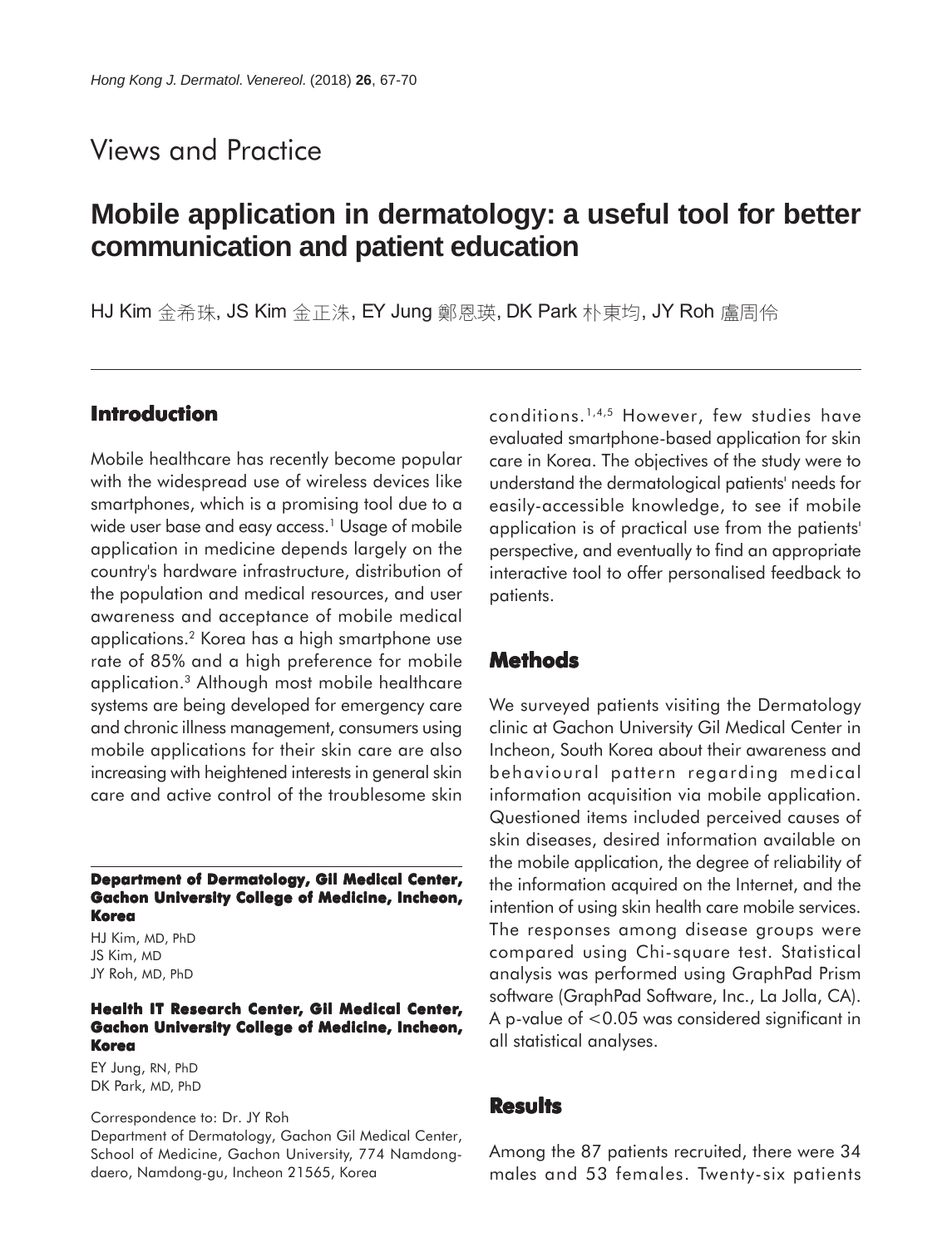(29.9%) had atopic dermatitis (AD), 29 (33.3%) had allergic contact dermatitis (ACD) and 32 (36.8%) had acne. The sociodemographic characteristics of the subjects are detailed in Table 1. The response pattern was similar in all groups, but there were slight differences among disease groups. When asked about what they considered the cause of their skin diseases, food was rated high in all groups (31.0%), while AD patients mostly blamed environmental factors like air pollution (34.6%), and most acne patients thought stress was responsible for their acne (31.25%) ( $\chi^2$ =35.66, p<0.0001, Figure 1a). The most wanted information on the mobile application was the cause of skin diseases in all groups (64.4%). Since AD and acne has a chronic

**Table 1.** The sociodemographic characteristics of the subjects

| <b>Classification</b> |                                     | n (%)     |
|-----------------------|-------------------------------------|-----------|
| <b>Disease</b>        | <b>Atopic Dermatitis</b>            | 26 (29.9) |
|                       | Allergic Contact Dermatitis         | 29 (33.3) |
|                       | Acne                                | 32 (36.8) |
| Gender                | Male                                | 34 (39.1) |
|                       | Female                              | 53 (60.9) |
| Age (years)           | <b>Teens</b>                        | 16 (18.4) |
|                       | 20-30                               | 35 (40.2) |
|                       | 30-40                               | 24 (27.6) |
|                       | 40-50                               | 6(6.9)    |
|                       | 50-60                               | 4(4.6)    |
|                       | >60                                 | 2(2.3)    |
| Occupation            | Self-employed                       | 5(5.7)    |
|                       | Sales/Service/General               | 7(8.0)    |
|                       | Office work/technicalwork 21 (24.1) |           |
|                       | Management                          |           |
|                       | Administration                      |           |
|                       | Professional                        | 7(8.0)    |
|                       | Housewife                           | 12 (13.8) |
|                       | Student                             | 28 (32.2) |
|                       | Unemployed/other                    | 7(8.0)    |
| Marital status        | Single                              | 56 (64.4) |
|                       | Married                             | 30 (35.5) |
|                       | Divorced/Bereaved                   | 1(1.1)    |

course with multiple recurrences, patents focused more on preventive measures (19.2% and 21.9%, respectively) and treatment modalities (19.2% and 15.6%, respectively)  $(\chi^2=16.32, p=0.012,$  Figure 1b). They also requested functions such as continuous monitoring of their skin condition (32.2%), self-skin-care methods (32.2%), appropriate care according to weather (9.2%) and information on cosmetic products (14.9%).

# **Discussion**

In our previous study reporting the same survey done in general population of 1000 subjects,4 47.1% used mobile skin care applications. However, in this study, only 8.0% of dermatological patients had used mobile skin care applications; 65.5% replied that they did not know about any mobile skin care applications, and 26.5% did not use them although they were aware of the mobile applications. Regarding the degree of reliability of the information on the Internet, dermatological patients showed a higher rate of negative view than the general population (17.2% vs 2.6%, p<0.001), while a similar proportion in both groups showed a positive view (36.8% vs 40.7%) (Figure 1c, the data from general population was not previously reported in ref.4). Neither group "really" trusted the information on the Internet. Patients might find that their knowledge was incorrect after their consultation with a dermatologist, and seemed to realise that a lot of general information was not accurate or not applicable to everyone. However, when asked about their intention to use a mobile app in the future, 62.1% responded "likely" or "very likely." Atopic dermatitis patients were more reluctant to use them (57.7% more than likely), while ACD patients had the highest rate (65.5%) of positive response ( $\chi^2$ =12.14, p=0.016, Figure 1d). Mean score on 5-point scale was 3.64 with 3.73 in AD, 3.66 in ACD, and 3.55 in acne, indicating that AD patients have a stronger intention to use them. The limitation of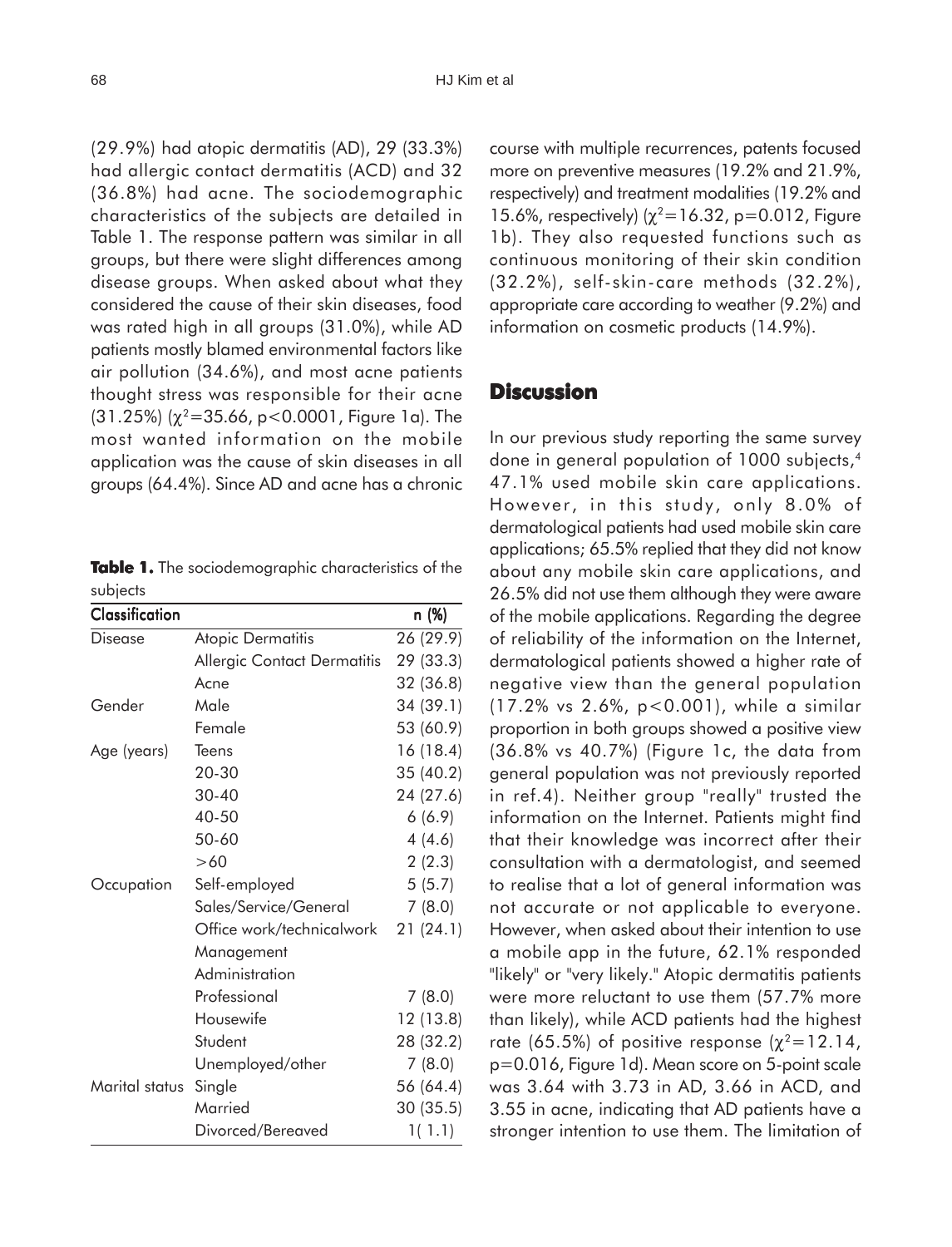

**Figure 1.** (a) Perceived cause of skin diseases in all recruited patients (87 subjects) and among diseases groups (atopic dermatitis, AD: 26 subjects; allergic contact dermatitis, ACD: 29 subjects; and acne: 32 subjects). (b) Desired information from the mobile skin healthcare applications in recruited patients and among diseases groups. (c) The degree of reliability of the information acquired via mobile application or Internet in general population of 1000 subjects and 87 dermatology patients. (d) The respondents' willingness to use a mobile skin healthcare application in the future in all patients and among diseases groups.

this study is that the survey was done in a single tertiary dermatology clinic with a small subject population of 87 patients. Therefore, further nationwide multicentre studies are required on this issue.

### **Conclusion**

Mobile applications cannot completely replace a personal consultation with a doctor. However, this study showed that smartphone-based applications for skin healthcare have a potential in Korea as an effective window to educate and continuously monitor patients with active intervention and provide updates on disease-specific information fulfilling the patients' demands from the doctor. The result of this study provides a basis for developing skincare mobile service according to the needs of both patients and dermatologists.

In conclusion, it is important for the dermatologists to be actively involved in developing and managing mobile applications to provide evidence-based information and detailed medically-correct feedback to the patients.

#### **Funding**

This work was supported by Bio-Medical treatment technique development project by Ministry of Science, ICT and Future Planning of South Korea (NRF-2015M3A9D7076174).

# **Conflict of Interests**

The authors state no conflict of interest.